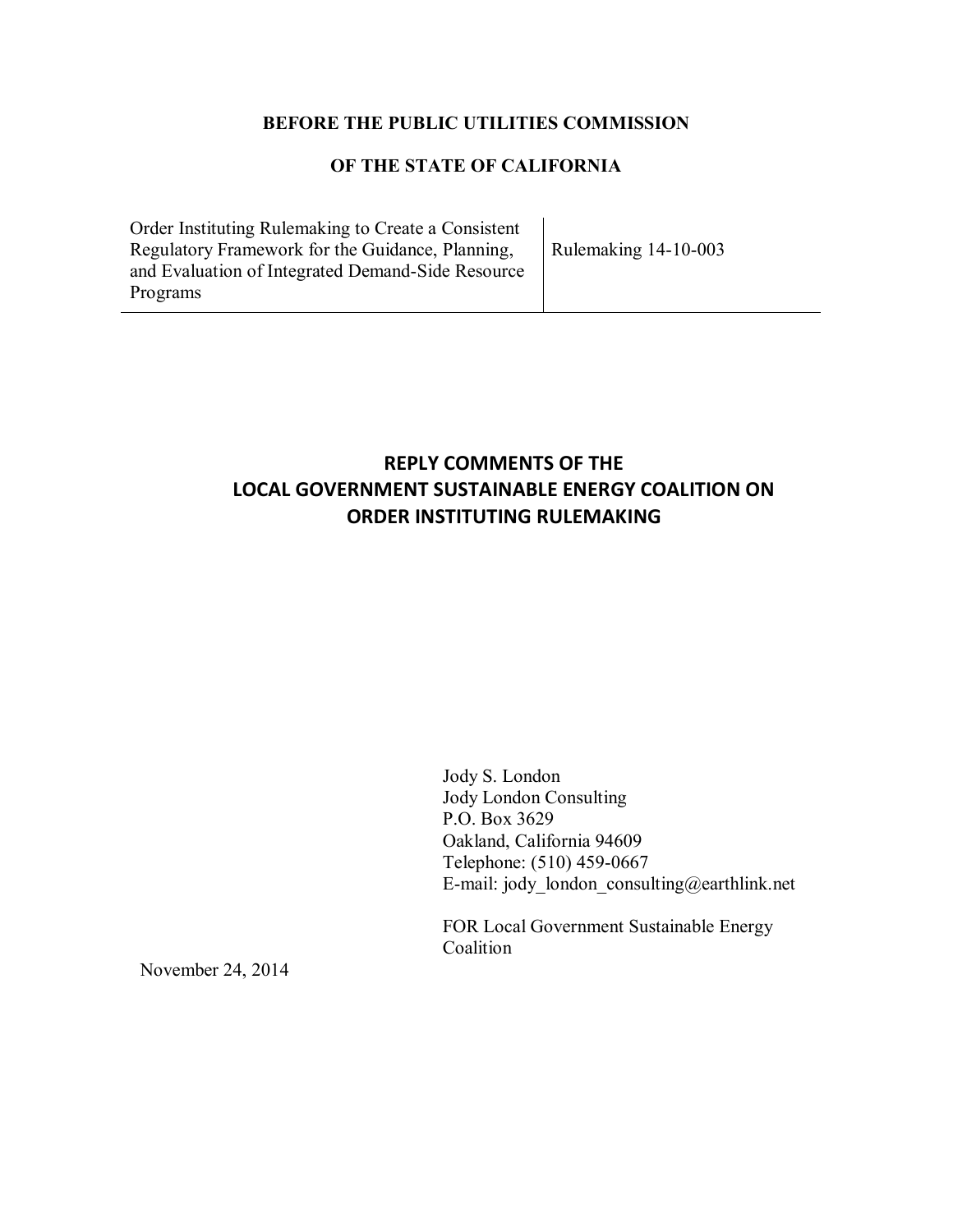# **Table of Contents**

| $\mathbf{I}$ . |                                                                              |  |
|----------------|------------------------------------------------------------------------------|--|
| ΙΙ.            | <b>Comprehensive Transformation Of Demand-Side Management Programs &amp;</b> |  |
| Ш.             | Organize The Integrated Demand-Side Management Portfolio Along Key           |  |
| IV.            |                                                                              |  |
| V.             |                                                                              |  |
| VI.            |                                                                              |  |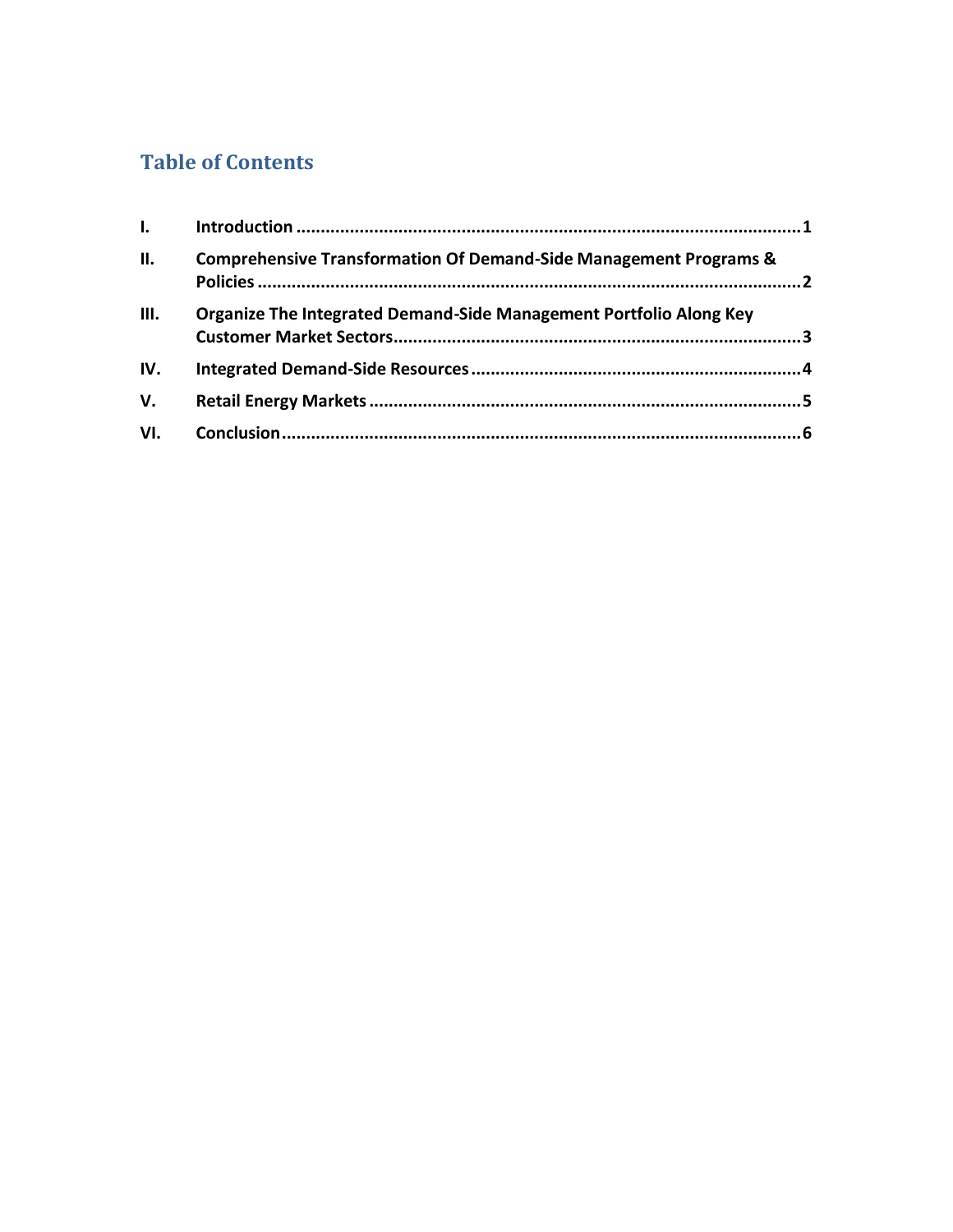### <span id="page-2-0"></span>**I. Introduction**

In accordance with the Rules of Practice and Procedure of the California Public Utilities Commission's ("Commission") and the rulings of the Assigned Commissioner and Administrative Law Judge, the Local Government Sustainable Energy Coalition<sup>1</sup> ("LGSEC") submits these Reply Comments to the Comments submitted on November 7, 2014, by the Parties ("Parties") on the Order Instituting Rulemaking 14-10-003 to Create a Consistent Regulatory Framework for the Guidance, Planning, and Evaluation of Integrated Demand-Side Resource Programs ("IDSR").

Key recommendations in the Opening Comments include:

- Comprehensive transformation of demand-side management ("DSM") programs and policies, which consists of energy efficiency; demand response; distributed generation and storage; smart grid; water-energy nexus; electric vehicles; and innovative rate design, 2 including research and development, codes and standards, design, hardware, controls, installation, maintenance, and use behavior;<sup>3</sup>
- Organize the IDSM portfolio along key customer market sectors (e.g., Residential, Commercial, Governmental, Industrial, and Agricultural) to maximize synergies with market structure and industry partners in delivering services and products to customers.
- Integrated Demand-Side Resources that include customer-owned and non-customerowned distributed energy resource assets deployed at customer sites;

 $<sup>1</sup>$  The LGSEC is a statewide membership organization of cities, counties, associations and councils of</sup> government, special districts, and non-profit organizations that support government entities. Each of these organizations may have different views on elements of these comments, which were approved by the LGSEC's Board. A list of our members can be found at [www.lgsec.org.](http://www.lgsec.org/)

 $2$  R.14-10-003, page 2.

 $3$  D.07-10-032, page 31.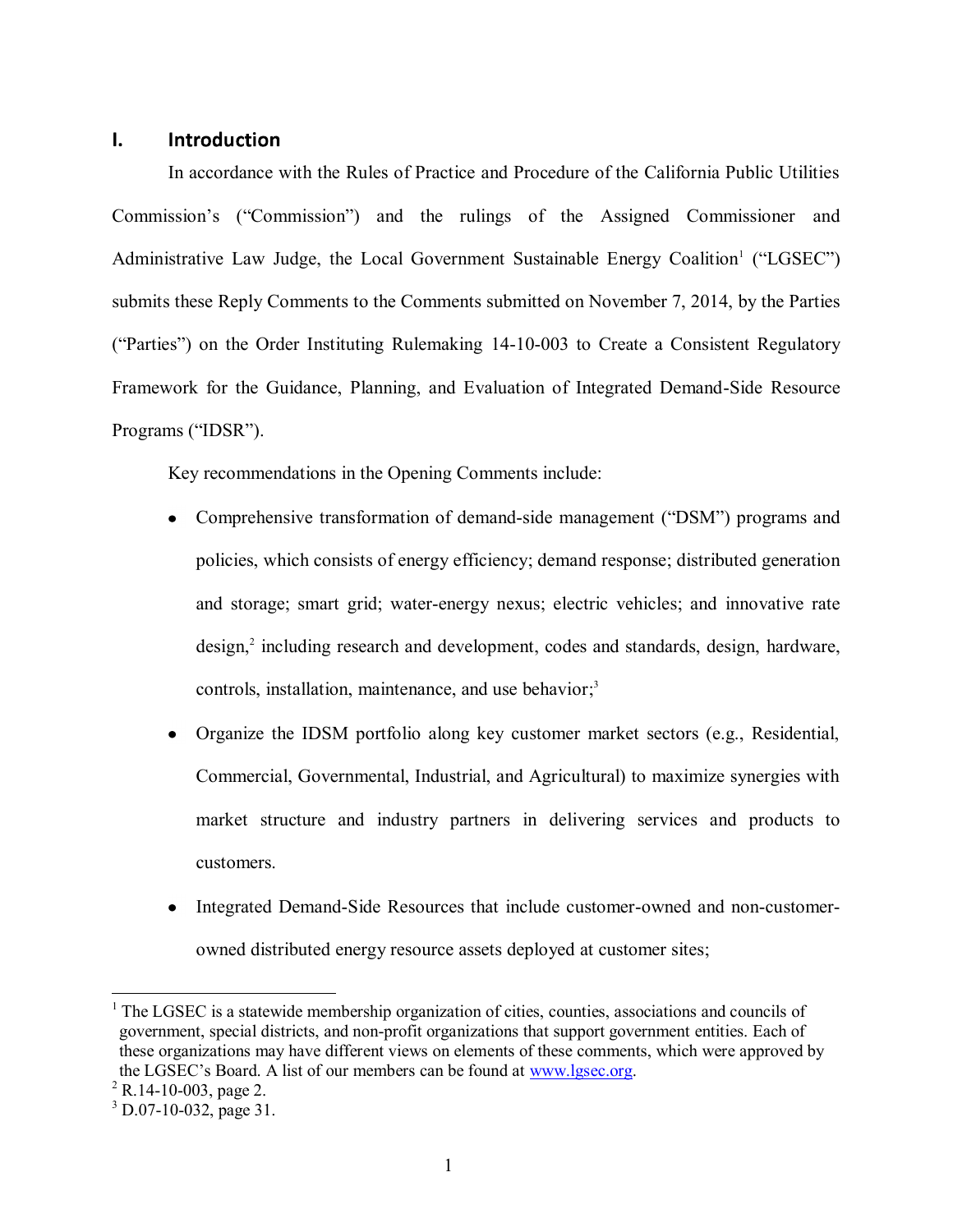• Retail energy markets that are facilitated by Open IDSR Standards (e.g., data structure, data exchange, data security, customer privacy, connectivity, telemetry, Auto Demand Response, etc.) and include a policy framework for open, fair access that mitigates unbalanced market powers.

# <span id="page-3-0"></span>**II.** Comprehensive Transformation of Demand-Side Management Programs & **Policies**

The LGSEC appreciates the Commission's determined efforts since 2005 to integrate demand-side energy solutions and technologies through utility program offerings to determine the best combination of resources to meet the particular customer's needs, increase costeffectiveness, and avoid customer confusion. <sup>4</sup> However, there has not been an overarching process to plan for and procure all demand-side resources and technologies in an integrated and coordinated manner. 5

This has resulted in a cumbersome process for customers to participate due to "siloed" demand-side management programs. These programs have traditionally been guided by different proceedings, which at times encompassed inconsistent programmatic details and have been supported by discrete funding regimes that were authorized for dissimilar time periods. There are ample recorded instances of the detrimental effects of "siloed" DSM programs creating tremendous confusion, causing inconsistent implementation and/or delay of comprehensive energy projects and hindering clear messaging of the IDSM value proposition.<sup>6</sup> For example, "*solar contractors have disincentive to integrate energy efficiency measures since it would reduce the customer's load and the corresponding size of the solar project and associated income. In addition, most solar contractors were not qualified to make energy efficiency* 

 $^{4}$  D.05-09-043, pages 28 and 71.

 $5 R.14 - 10 - 003$ , page 2.

<sup>6</sup> Southern California Regional Energy Network's Comments on R.14-10-003, page 2.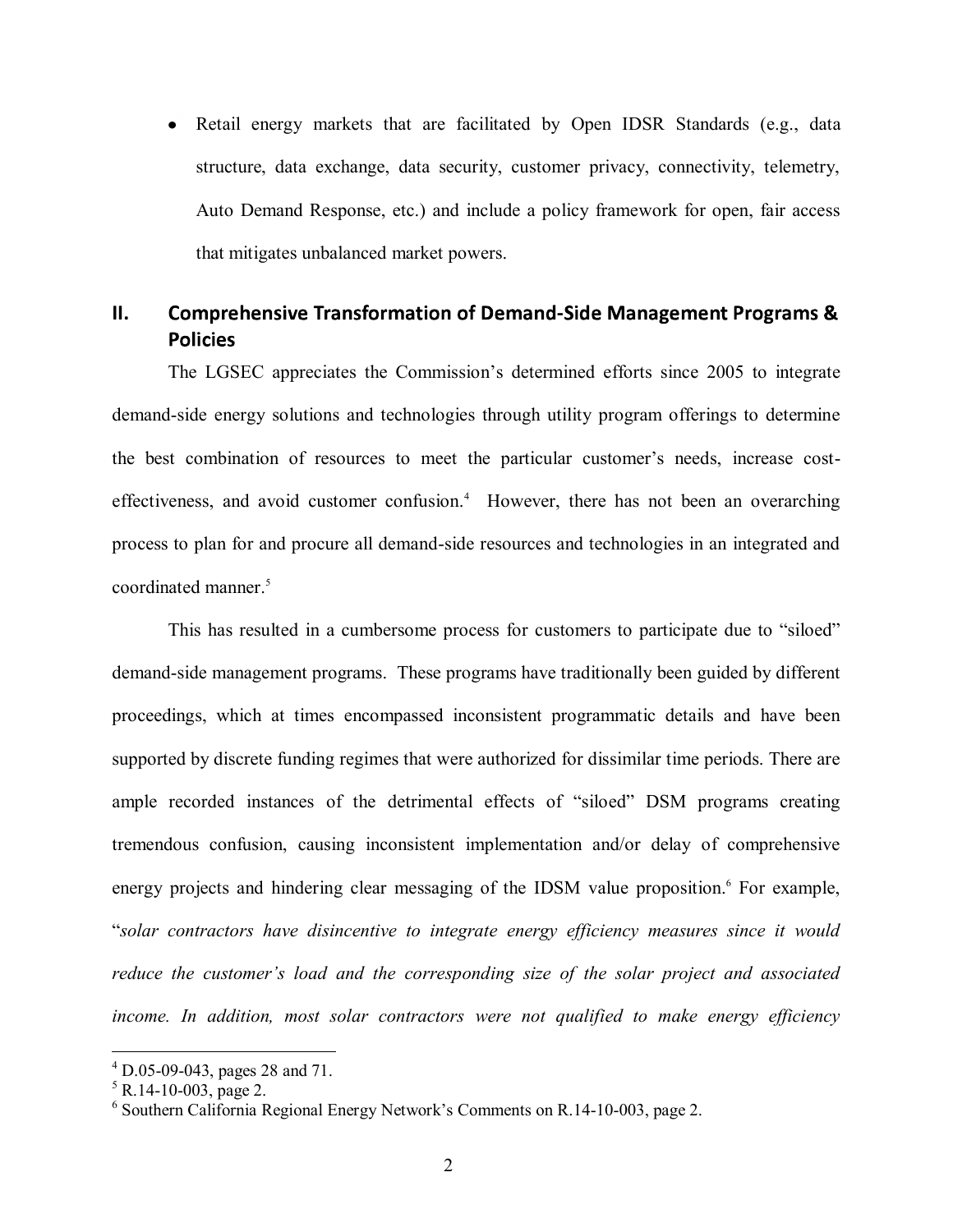### *improvement directly and would need to subcontract that work.*" 7

Thus, in response to the Office of Ratepayer Advocates' ("ORA") suggestion to narrowly focus changes to customer-side programs<sup>8</sup> and The Utility Reform Network's ("TURN") recommendation that IDSM in the residential sector should focus primarily on energy efficiency and demand response, 9 the LGSEC advocates for comprehensive transformation of customerside programs to include all IDSM programs<sup>10</sup> and activities.<sup>11</sup> The LGSEC supports the Commission in establishing this "game-changer" rulemaking to pursue the complex and challenging objectives of delivering the full spectrum of integrated demand-side resources as reliable, cost-effective solutions for reducing energy demand and greenhouse gas emissions in California, while being tailored to the specific needs of individual customers.

# <span id="page-4-0"></span>**III.** Organize the Integrated Demand-Side Management Portfolio along Key **Customer Market Sectors**

The LGSEC supports the consolidation and restructuring of numerous disparate DSM programs along key customer market sectors (e.g., Residential, Commercial, Governmental, Industrial and Agricultural). We caution that there are some programs that cut across market sectors, and encourage the Commission to be mindful of maintaining the positive aspects of those programs.

First, the proposed structure will best facilitate achieving the long-term vision and goals of the *Energy Efficiency Strategic Plan* ("Plan") by aligning with the Plan's segmentation of markets. Second, this proposed structure agrees with the proposed consolidated and streamlined structure of the Energy Efficiency Rolling Portfolio directed in R.13-11-005 by customer market

<sup>&</sup>lt;sup>7</sup> Center of Sustainable Energy, Opening Comments, p. 6.

<sup>8</sup> Office of Ratepayer Advocates, Opening Comments, p. 2.

<sup>9</sup> The Utility Reform Network, Opening Comments, p. 11.

 $^{10}$  R.14-10-003, p. 2.

 $^{11}$  D.07-10-032, p. 31.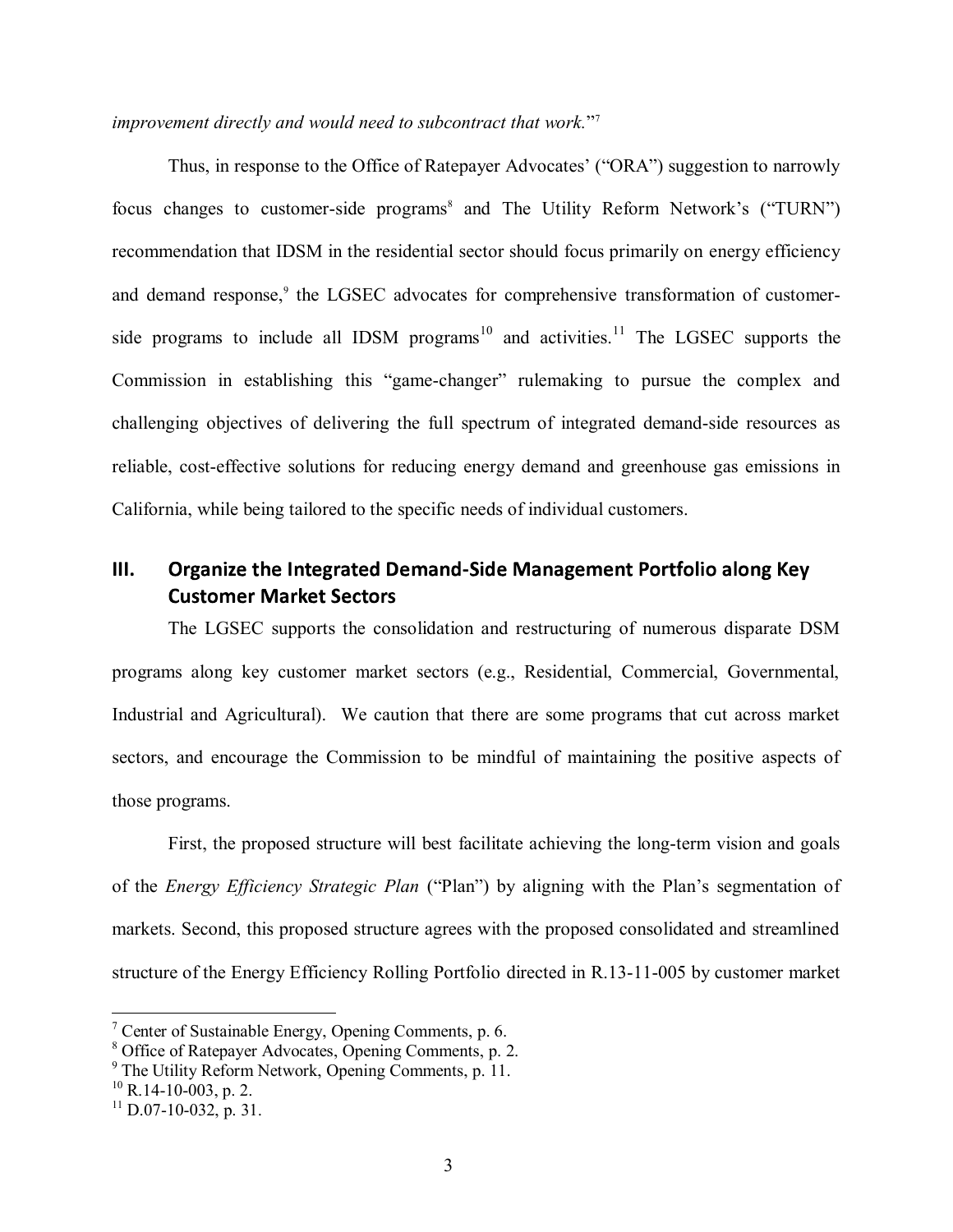sectors to deliver customer-focused programs while reducing the regulatory and program administrative burdens. Third, the proposed structure lines up with the market's natural demarcation of residential, commercial, industrial, etc. By structuring and directing all supporting activities specific to each customer segment, the programs will take full advantage of the synergies with sales channel partners, manufacturers, trade-allies, and other market partners' activities to deliver cohesive, expedited, and integrated energy solutions that are tailored to the unique needs of individual customers within their respective market segments.

## <span id="page-5-0"></span>**IV.** Integrated Demand-Side Resources

The incentive strategy of the current generation of energy efficiency portfolios seems to be based on the paradigm of customer-owned equipment. This approach leads to two fundamental challenges. First, the interventions must all grapple with the fact that many customers cannot afford to purchase and own energy saving equipment. This has, in turn, led to many program designs that emphasize minimizing incremental cost instead of maximizing customer benefits. Second, the focus on customer affordability may actually hinder customers from considering the higher cost of comprehensive integrated demand-side resource assets that actually result in greater long-term financial benefits.

However, we have learned from the solar PV and wireless telecommunication industries, which successfully demonstrated that a model where customers do not own the assets is capable of delivering high value customer benefits without conflating customer ownership and affordability. This issue is critical as IDSM programs seek to drive wide-spread customer adoption of IDSM solutions that will be significantly more capital intensive. Thus, the LGSEC proposes a clarification or modification to the Center for Sustainable Energy's proposed

4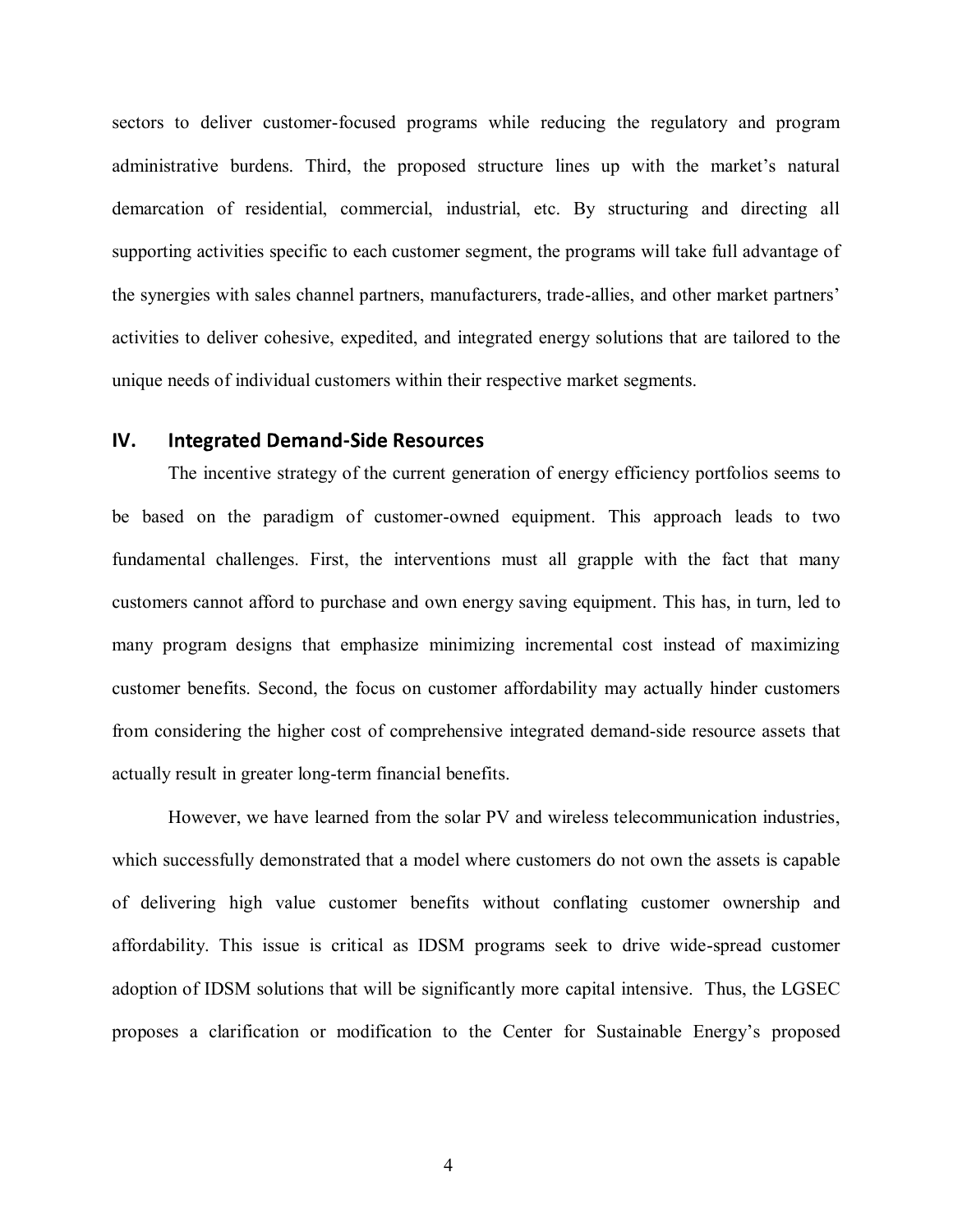definition of DSM resources<sup>12</sup> to include assets owned by others that customers agree to have installed on their premises.

### <span id="page-6-0"></span>**V. Retail Energy Markets**

The LGSEC concurs with the SoCalREN that open, fair, efficient, and vibrant retail energy markets<sup>13</sup> where innovative IDSR products, customers' participation, and capital market investments thrive will fuel wide-spread adoption of IDSR solutions more effectively than the traditional measure-by-measure intervention approach. Unimpeded market supply and demand forces will help to define the optimal values and characteristics of the deployed demand-side resources as the market continually seeks to align features of product offerings with what customers are willing to pay.

This vision needs a re-affirmation of the roles and responsibilities of the regulators to focus more on the strategic direction, policy, and portfolio frameworks. The LGSEC encourages a departure from the IDSM portfolio's current operational paradigm where the activities of the regulator are focused on excessively nuanced activities such as approving the saving values for each measure or customized project, rather than setting the stage for a vibrant market to move on its own momentum. We also encourage the Commission to expand its visions of the entities that can serve as market leaders and innovators, as suggested by MCE.<sup>14</sup>

The LGSEC asserts that leveraging market forces in transforming California's energy landscape would enable the Commission and program administrators to tackle the ambitious goals set out in this Rulemaking. The LGSEC, in our Opening Comments, encouraged the Commission to move to a system that measures reductions in greenhouse gas emissions, of

<sup>&</sup>lt;sup>12</sup> Center for Sustainable Energy, Opening Comments, page 14.

<sup>&</sup>lt;sup>13</sup> Southern California Regional Energy Network, Opening Comments, p. 2.

<sup>&</sup>lt;sup>14</sup> MCE, Opening Comments, pp. 3-6.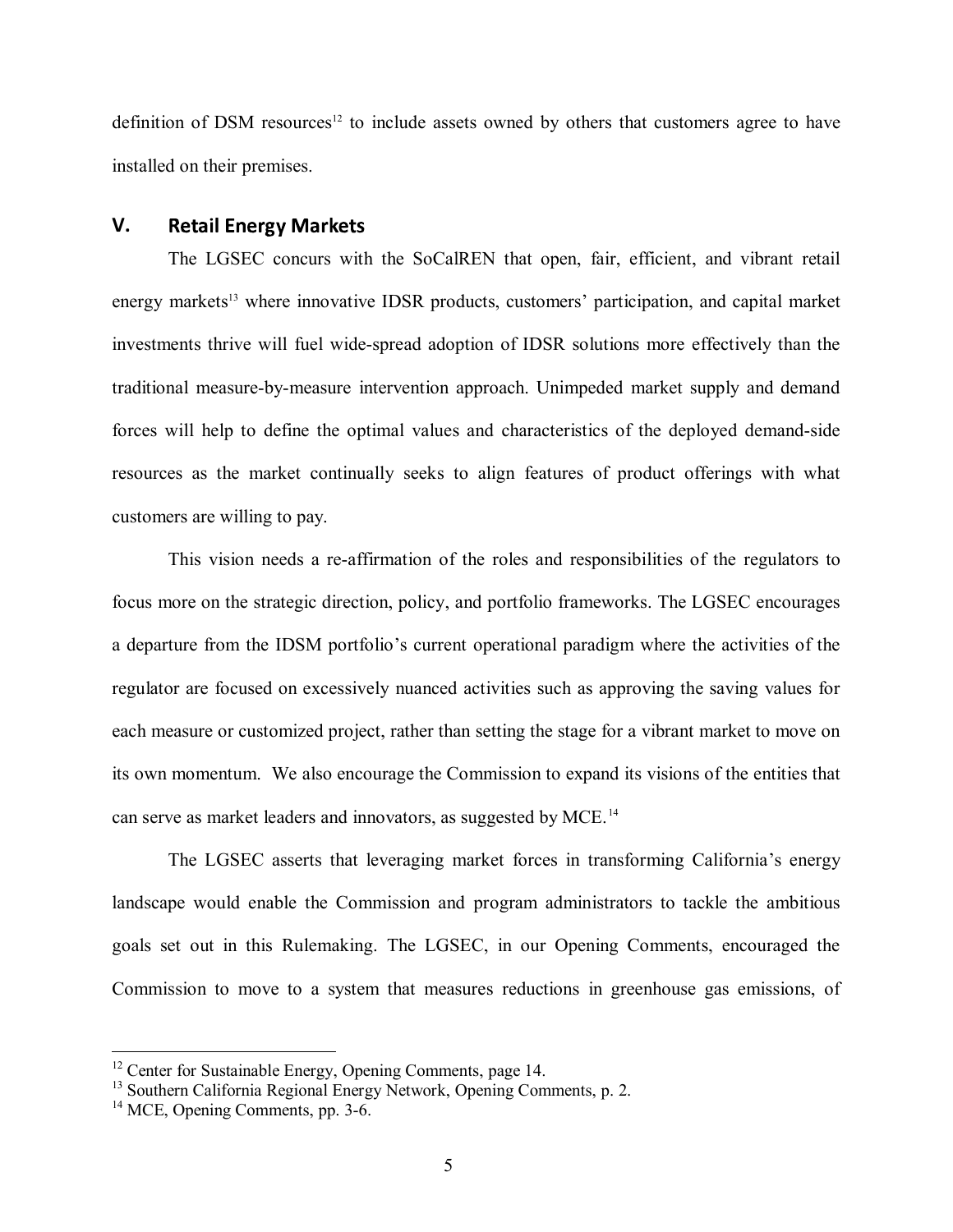which energy savings would be a subset. Toward this end, the Commission might consider grid neutral programs as part of this proceeding. With over one billion dollars annually budgeted to pursue the bold vision of the *Energy Efficiency Strategic Plan*, the LGSEC supports the Commission's determination and diligent efforts to reform the full spectrum of IDSM programs, not limited to just energy efficiency and demand response efforts.

The formation of healthy retail energy markets requires harmonization of industrydeveloped open standards for IDSR products and a transparent policy framework. The Program Administrators must work with industry stakeholder groups and standards bodies to develop an open standard for IDSR products ("Standard"). The Standard needs to include data structure, data exchange, data security, customer privacy, equipment connectivity, telemetry, Auto Demand Response, and so forth. The LGSEC appreciates the Commission seeking active participation from key stakeholders and local and regional governments on this Rulemaking. The LGSEC encourages the Commission to engage stakeholders to develop the policy framework that ensures equal right and efficient access to the electricity distribution networks, mitigation of unbalanced market powers, and supports non-energy goals described in the *Energy Efficiency Strategic Plan*.

### <span id="page-7-0"></span>**VI. Conclusion**

The LGSEC appreciates the opportunity to reply to the Parties' comments on this Rulemaking and supports the Commission's coordinated efforts to remove the current silos between DSM programs to provide customers with integrated demand-side management solutions tailored to individual needs, while avoiding duplicative efforts and customer confusion.